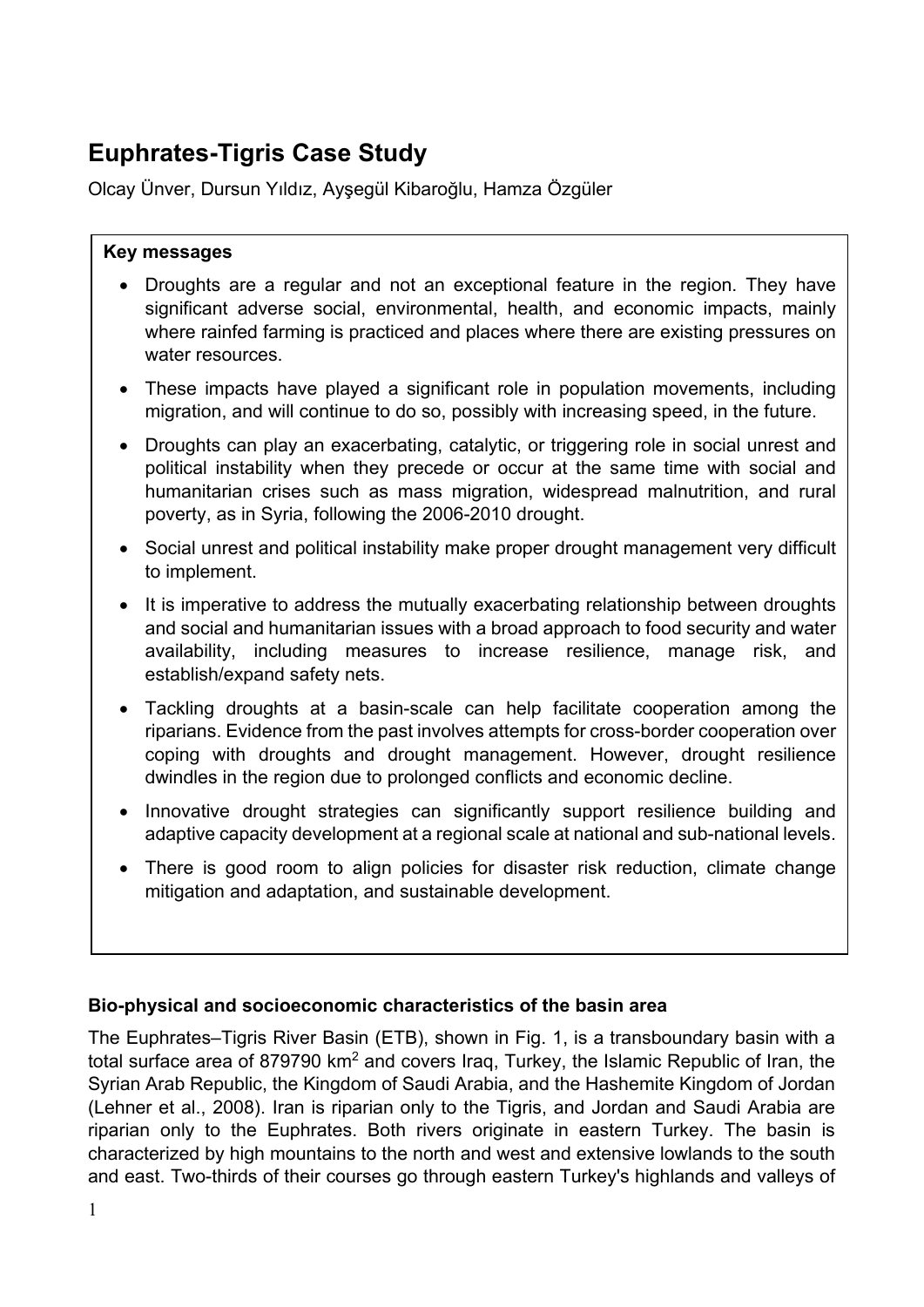the Syrian and Iraqi plateaus before reaching the arid Mesopotamia plain (Kibaroğlu, 2002). They join <sup>1</sup>, near Qurna, Iraq, to form Shatt Al-Arab and drain into the Persian Gulf.



Figure 1. Euphrates-Tigris River Basin (FAO, 2009)

Sub-tropical Mediterranean climate, characterized by wet winters and dry summers, prevails in most of the basin. The mountainous headwater areas contribute to the flow-through snowmelt in the Spring, augmented by seasonal rainfall, with its maximum during the March-May period. Turkey contributes 89 percent (31.6 BCM) and Syria 11 percent (3.4 BCM) of the annual water volume of Euphrates (35 BCM), while 28 percent of its basin area lies in Turkey, 17 percent in Syria, 40 percent in Iraq, 15 percent in Saudi Arabia, and 0.03 percent in Jordan. The exact figures for Tigris are 51 percent or 20.8 BCM (Turkey), 39 percent or 26.5 BCM (Iraq), and 10 percent or 4.7 BCM (Iran) for the annual water flow volume of 52 BCM and 12 percent (Turkey), 0.2 percent (Syria), 54 percent (Iraq) and 34 percent (Iran) for its basin area (FAO, 2016, and Altinbilek, 2004). There is no contribution to flow from Saudi Arabia or Jordan. Besides, FAO (2018) reports that Iraq has vast groundwater reserves in aquifers along the Euphrates River. Average annual precipitation in the Euphrates–Tigris River Basin is estimated at 335 mm, dropping to 200 mm in the Mesopotamian Plain and as high as 1045 mm in upstream locations in the basin (FAO, 2009). Summers in the plain are very hot and dry, with midday temperatures as high as 50  $\mathrm{C}$  and with daytime relative humidity as low as 15 percent.

The Euphrates and Tigris waters stand to be strategic for the major riparians: Iraq derives most of its fresh water from the two rivers. Although the Euphrates basin is one of seven river basins in Syria, it is strategically the most important because of its existing and potential uses for agricultural and hydropower purposes. The Euphrates-Tigris Basin is one of the 25 basins in Turkey but accounts for nearly one-third of the country's surface water resources and one-fifth of its irrigable land.

Turkey had long been dependent on oil imports. Hard hit by the oil crises of the 1970s, the country made strides towards indigenous resource development, with particular emphasis

<span id="page-1-0"></span><sup>&</sup>lt;u>.</u> <sup>1</sup>Euphrates and Tigris have been connected by several man-made channels within Iraq.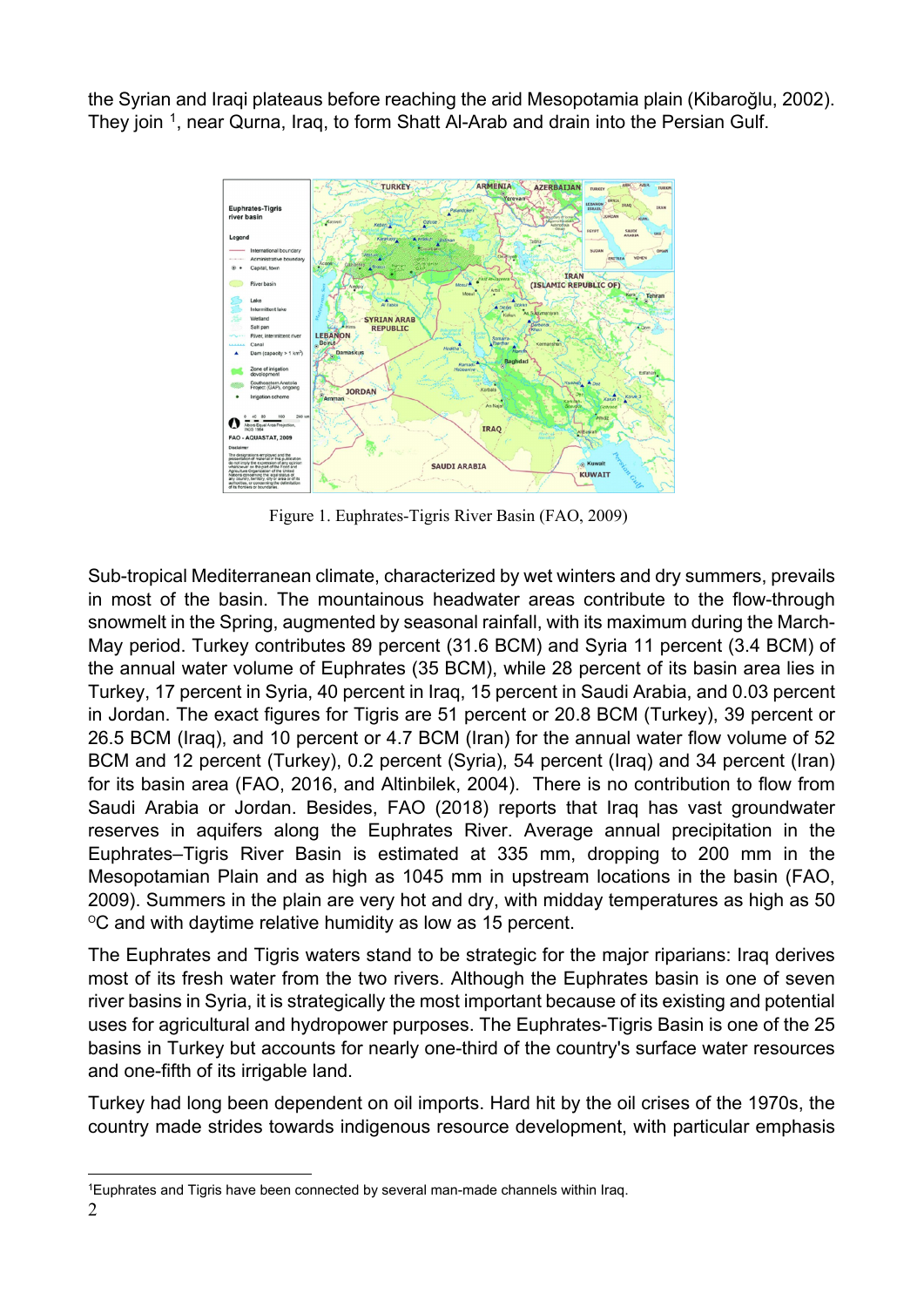on hydropower to reduce the economic dependency on imported oil. Turkey's multi-sectoral development project, known as the Southeastern Anatolia Project (GAP, in its Turkish acronym) has a strong energy component in its broader socioeconomic development objectives. The project includes 21 large dams, 19 hydropower plants, and irrigation schemes extending to 1.7 million hectares of land in the ETB (Ünver, 2006).

The Syrian economy has traditionally been dominated by agriculture. Exploration for oil did not begin until the early 1980s. Even though oil made a significant contribution to export earnings in the following decades as world oil prices fluctuated, Syria focused on agricultural development to achieve food self-sufficiency, which led to plans for developing rural areas and improving rural livelihoods. The Euphrates Valley Project developed for this purpose aimed at irrigating 640,000 hectares, producing hydroelectric energy to cater to urban and industrial needs, and regulating the Euphrates to control seasonal flooding through the multipurpose Tabqa or Al-Thawra Dam.

Iraq, since 1958, has changed from an agriculture-dominated economy to an oil-producing, semi-industrial one and, as a result, has had to import food. Following the nationalization of the oil companies in 1972, which brought more income from oil, the focus turned to agricultural production, which led to an expansion of irrigated areas to achieve national food security.

In the contemporary context, Turkey's largely free-market economy has been growing steadily despite recent declines. On the other hand, its dependence on imported oil and gas continues. Thus water resources development for hydropower and other purposes, particularly in the ETB, still stands as a strategic objective. Despite the severe domestic security and structural problems, the Iraqi economy has grown significantly in the last decade. Thus, the Iraqi government is eager to continue water resources development in the ETB. Syria's economy continues to suffer the effects of the ongoing conflict that began in 2011. The economy further contracted because of the international sanctions and reduced domestic consumption and production, and inflation has risen sharply. It would be reasonable to expect that once the peace is restored in Syria, urgent attention will need to be paid to the efforts of reconstruction and rehabilitation of existing domestic water supply and sewage systems and irrigation and energy infrastructure, possibly delaying further expansion and development in the ETB.

# **3. Specific drought characteristics of the area**

Drought is an integral part of the arid and semi-arid climates prevalent in the region and is not an exceptional phenomenon. FAO (2018, p. 71) states that the Euphrates-Tigris river system's flows were reduced to half of the average annual flow in drought years over the past three decades. Moreover, the situation could be significantly worsened as IPCC projections indicate a 29 percent decline in Tigris flows, and 73 percent in the Euphrates flows in the future as a result of reduced precipitation in the upper catchments in Turkey (Voss et al., 2013). Developments in the basin involving both extensions of irrigation and intensification of agriculture, consumptive and inefficient uses, and inter-basin transfers can also be expected to exacerbate the situation and evaporation losses from reservoirs whose possible role in mitigating and managing droughts, remains largely unaddressed.

a. Frequency and severity of droughts (trends and projections)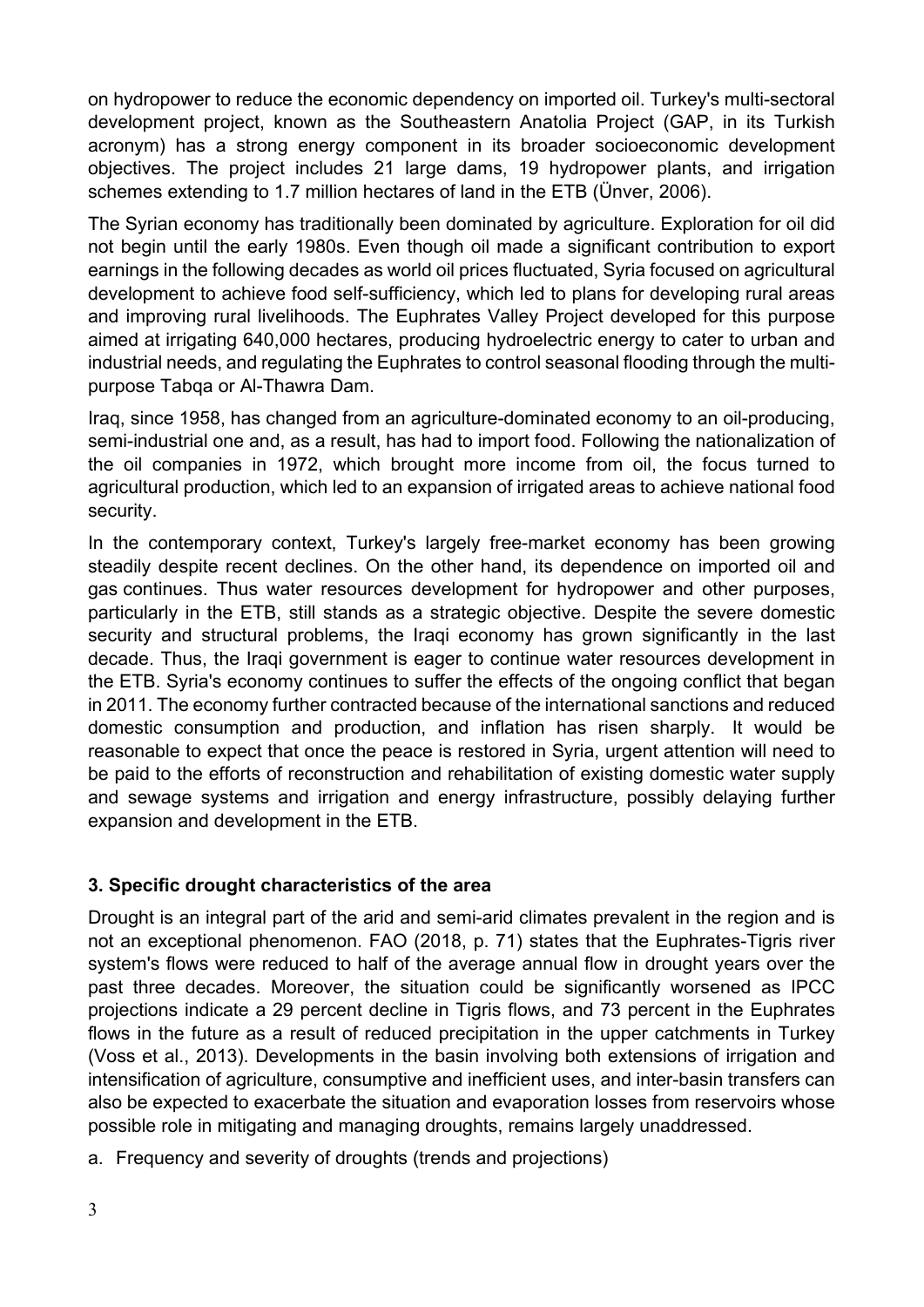An examination of the precipitation trend in the  $20<sup>th</sup>$  century and into eight years into the  $21<sup>st</sup>$ , as depicted in Fig. 2, demonstrates various dry periods in the basin, especially during the past 50 years, with more frequent droughts in recent years. A good part of the change in the frequency in the recent decades is the impacts of climate change. Since Turkey, Syria, and Iraq are located in the Mediterranean macro climate region in the sub-tropical zone, great rainfall variations exist from year to year, leading to regional and widespread droughts of various intensities. Thus, drought is both prevalent and a main problem for the basin.

Iran's long history with droughts has demonstrated a trend over the last two decades towards more prolonged, extensive, and severe. The droughts of 1998– 2001 and 2003–2011 affected many farm families and rural communities across most of central, eastern, and southern Iran (Eskandari, 2001). Syria, too, has been hit by droughts of increasing severity, with major impacts on agricultural production, during 1970-1973, 1977-1979, 1983-84, 1989, and 1999-2001 (FAO, 2018), and four consecutive years starting in 2006. Rainfall in eastern Syria fell to 30 percent of the annual average in 2008, making it the worst drought in 40 years (FAO, 2018). Among these four countries, Turkey has the lowest severity and frequency of drought among the riparians, and Syria has the highest.



Figure 2. Long term precipitation trend in the Fertile Crescent (LaFond, 2016)

#### b. Socioeconomic, environmental, and cascading impacts

Droughts in the basin have major adverse impacts on the heavily dependent populations on agriculture for their livelihoods. Frequent droughts make livestock, rainfed, and irrigated farming vulnerable. Lack of safety nets, social protection, or solidarity schemes, compounded with a high prevalence of subsistence farming and the systemic weaknesses in the commercial agricultural operations present a picture of recurring social and economic adversities with sporadic, yet severe, spiraling failures leading to loss of rural livelihoods, major pressures on cities, and breakdown in food production and supply chains, with implications for social and political unrest. Direct and indirect environmental consequences of varying severity across the basin countries emanate from inadequate or ineffective environmental legislation, low level of compliance, weak institutional capacities, and the mutually exacerbating impacts of droughts and farming practices and include desertification, land degradation, increased soil salinity, and compromised soil fertility. Cascading impacts on economic sectors and activities, including industry and tourism, exist with nuances among the basin countries according to the development of urban-rural linkages and the nature of the industries, with the greatest relevance in Turkey.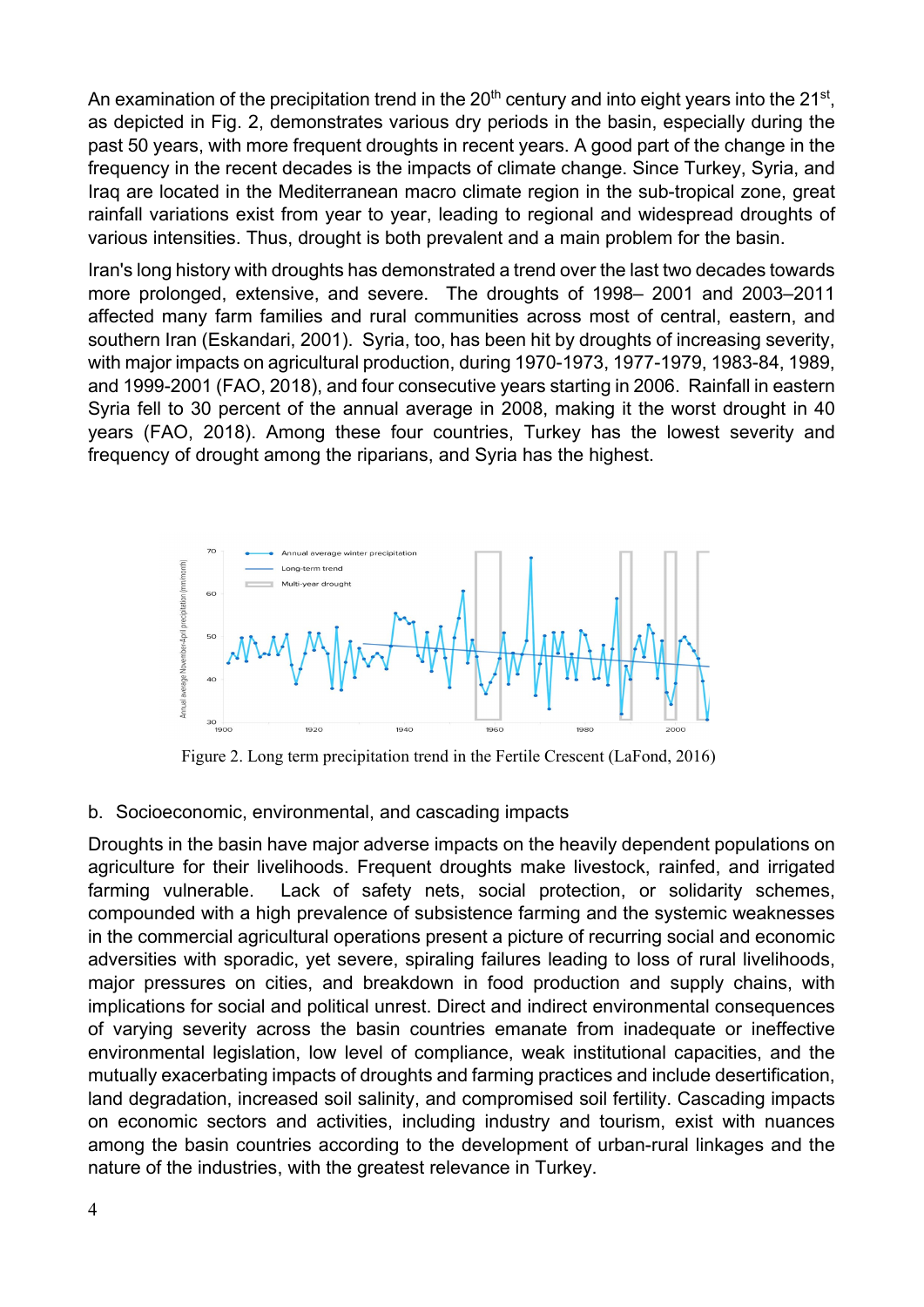In Iraq, domestic production is well below the food demand making food security reliant on imports, which peaked between 2006 and 2008, when the drought hard-hit crop production and livestock. The number of food-insecure Iraqis amounted to 1.9 million, or 5.7 percent of the population in 2011, according to WFP (2012). Droughts cause food insecurity and poverty to increase, particularly in rural communities, where livelihoods depend on farming, safety nets are weak, and resilience is low. Water scarcity, desertification, and drought have accelerated population displacements. In the past, many people were moved in the south of Iraq due to the drainage of the Marshlands. The 2006-2010 drought caused the displacement of over 25000 individuals between December 2007 and June 2009, and the number of registered cases of disease transmitted through contaminated water and food peaked between 2007 and 2010 (UNESCO, 2014). The most vulnerable groups to drought are rural inhabitants in general, farmers and herders ('bedouins') using marginal lands, internally displaced persons, communities under the poverty line, and women head of households (UNDAF, 2014).

In Syria, the reliance of agriculture on rainfall is the determining factor for vulnerability, particularly in rural areas. The 2007-2008 period saw three-quarters of the 206000 households in these areas suffer crop failure, while 30000 and 50000 small-scale farming families migrated to urban areas in 2009 and 2010, respectively, emptying up to 70 percent of many rural areas (FAO, 2018). Some sources put the total number of migrants during the drought as high as 1.5 million (IRIN, 2009; Solh, 2010).

In Iran, during the 1998-2001 drought, inhabitants of thousands of villages migrated to nearby cities, with a UN Technical Mission to Iran putting these numbers as high as over 60 percent of the rural population (FAO, 2018). The extreme drought conditions of the period 2003–2011 also led to widespread rural-to-urban migration (Keshavarz et al., 2013).

Agriculture is the first and most vulnerable sector to drought, particularly under rainfed conditions. Turkey irrigates a total area of 5.5 million hectares, responsible for over 72 percent of the country's water withdrawals. Currently, a little over ten percent of this total irrigation is in the Turkish part of the Euphrates-Tigris Basin, and this share is projected to increase to over 25 percent when the GAP project is completed. Despite the efforts and incentives to extend water-saving technologies such as drip and sprinkler irrigation, surface irrigation methods' widespread use remains a concern. Only 6 percent of the irrigated area is under sprinkler and drip methods. Agriculture is responsible for 27 percent of the overall workforce and 9 percent of GNP. The record-setting drought in the Euphrates-Tigris Basin took a toll in Turkey, amounting to about US\$2 million in damages, with 435 000 farmers severely affected in the country. The production losses were estimated at 90 percent for wheat and other grains and 60 percent for red lentils in the Turkish part of the basin (FAO, 2017).

The 2006-2010 drought revealed the vulnerabilities and the level of preparedness. Syria, suffering the gravest consequences, is far more vulnerable to drought, due to its stronger dependence on year-to-year rainfall and declining groundwater for agriculture (Kelley et al., 2015). The total annual water withdrawal as a percentage of internal renewable water resources is highest in Syria at 160%, followed by Iraq at 80% and Turkey at around 20% in 2011 (Breisinger et al., 2012). Besides, Turkey's geographic diversity and investment in its southeast region's agricultural infrastructure, coupled with a more organized drought response, allowed it to better tackle the drought, while for Iraq, the difference with Syria was most marked in the lower reliance of the population in northwest Iraq and its economy on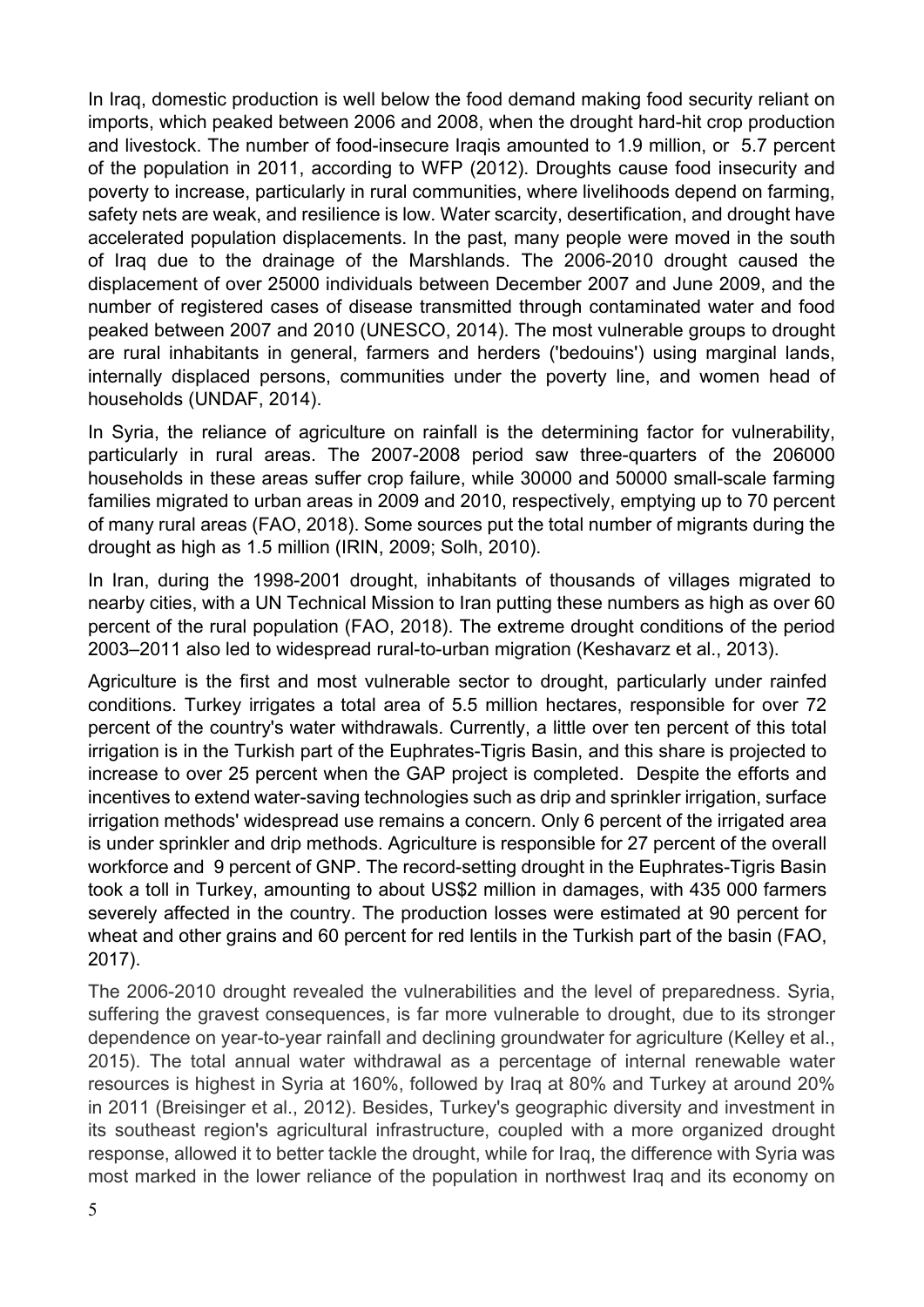agriculture than their counterparts in northeast Syria (USDA, 2008 and Eklund & Pilesjö, 2012).

c. Drought as linked to civil unrest and conflict in the basin: the 2006-2010 drought

The severe four-year drought that began in 2006 in the lower part of the Euphrates-Tigris Basin was the most severe drought in four decades with devastating social, economic, and political impacts on the basin's riparians in varying degrees. Fig. 3 demonstrates how extensive and massive the impact of the drought on vegetation in the region was. The image depicts vegetation between 7-22 April 2009 as observed by the Moderate Resolution Imaging Spectroradiometer on NASA's Terra satellite. Brown, green, and tan colors respectively indicate less, more, and average plant growth than the average between 2000 and 2008. The drought-affected area is distinct from an arc from northern Syria to northern Iraq to southern Iran.



Figure 3. Drought in the lower part of the Euphrates-Tigris (NASA, 2009)

In Iraq and Syria, rural communities lost their livelihoods due to widespread crop failures and livestock mortalities. The agricultural system in Syria's northeastern "breadbasket" region collapsed, amounting to the loss of some two-thirds of the country's crop yields. The drought and its consequences, including price hikes in foodstuff, massive loss of income, large scale migration to urban centers, and other cascading socioeconomic ills, further exacerbated the social unrest in Syria, contributing to (Selby et al, 2017) or triggering (Kelley et al., 2015) the Syrian uprising of 2011. In Iraq, the winter wheat crop cultivation, which depends on precipitation from October to April, lost most of the harvest (NASA, 2009), representing a major drop in Iraq's total grain production, of which 85 percent is winter wheat. The drought also significantly reduced the water volume entering the Tigris and Euphrates Rivers. Reduced surface flows led to over-exploitation of groundwater, drying out the underground aqueducts ('karez'), causing large-scale population displacement. This resulted in several diplomatic exchanges, including a request on June 7, 2009, by the Iraqi government for Turkey to release more water from dams on the Euphrates; Turkey agreeing to do so; Iraq raising the issue in September again because the increased flow was intermittent; and Turkey linking the intermittency to the extreme low inflows due to the drought and reductions made by Syria (Reuters, 2009, and Circle of Blue, 2009). Earlier in 2008, Syria agreed with Turkey (IRIN, 2009) to draw 100 cubic meters per second of water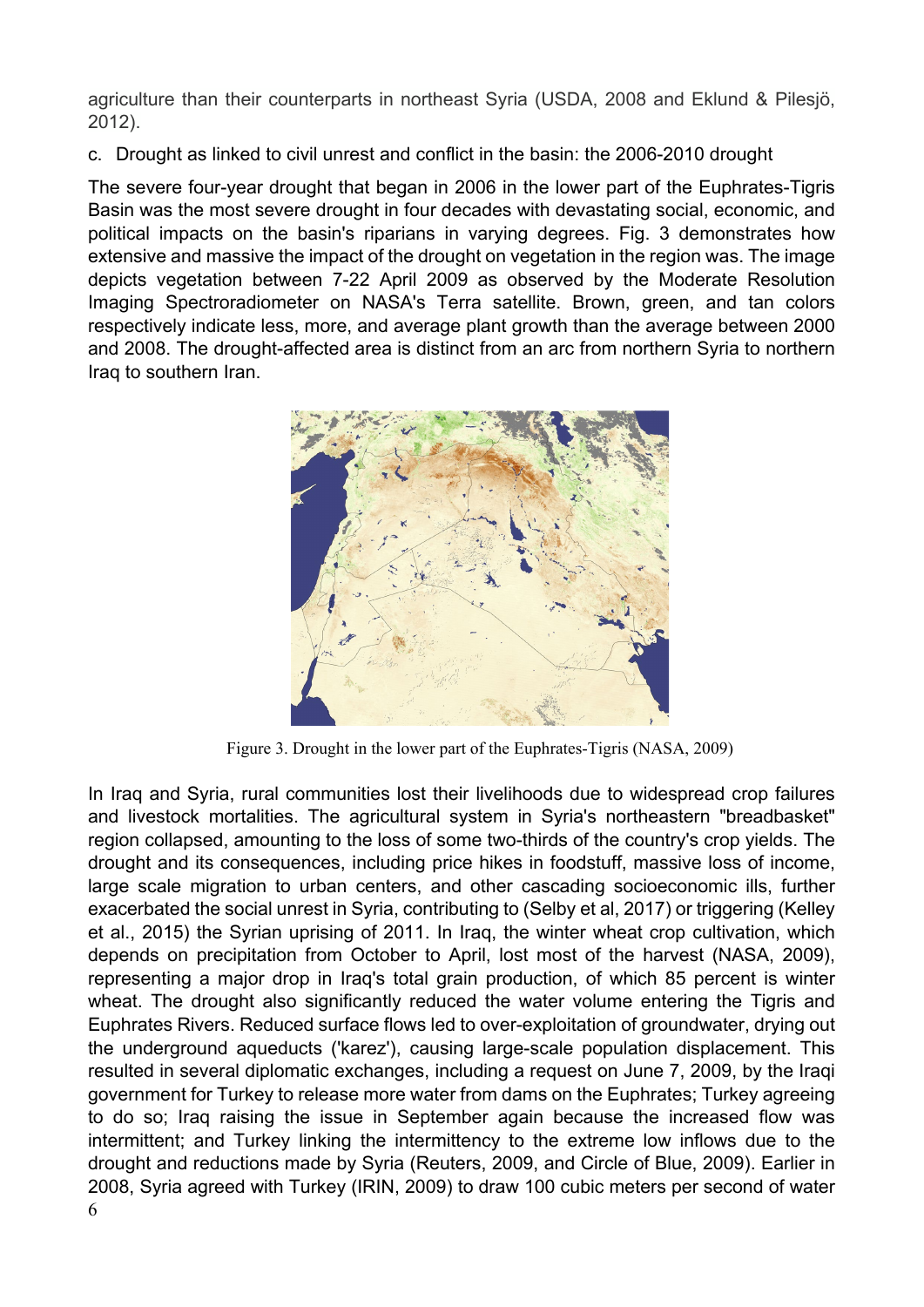from the trans-border Tigris River for irrigating 150000 hectares of farmland in Hasakeh, the worst drought-hit governorate, in an effort to help provide farmers with water to irrigate their lands in case rainfall continued to fail, which it did.

# **4. Drought management/mitigation and adaptation options in the basin**

### a. Plans, policies, and legislation in the basin countries

Turkey: has recently introduced risk management policies and practices along with a Drought Management System (DMS), which is risk management-oriented, informing a comprehensive national policy setting to provide a coordinated and integrated approach. The main beneficiaries of DMS are local stakeholders who are engaged through subnational administrations in coordination with the national institutions. The local administrations in Turkey, cascading from provinces to villages, are Governorates, Municipalities, Metropolitan Municipalities, Special Provincial Administration, District (town) Administration, and Village Administration. The General Directorate of Meteorology is the national entity dealing with meteorological drought. General Directorate of Water Management and General Directorate of State Hydraulic Works, both operating under Ministry and Agriculture and Forestry (MAF), focus on hydrological drought. As the coordination body for agricultural drought, MAF ensures that the national drought action plan is implemented in light of observations, models, and projections and through the cascade of public administrations. Their collective portfolio includes a national drought monitoring system, a drought management plan for the part of the Euphrates-Tigris Basin within Turkey's territory, and a series of drought mitigation measures, which include underground storage of water, to alleviate drought impacts. Among the riparians of the basin, Turkey's economy is better positioned to alleviate drought impacts and compensate for the production and livelihood losses caused by the drought. A national-level implementation guide for the farming sector, the Turkish Agricultural Drought Action Plan establishes the preparedness and drought mitigation measures (FAO, 2017).

Iraq: The recent United Nations Development Assistance Framework (UNDAF) for 2015-19 lists drought as a severe disaster risk along with land degradation and limited supplies of clean water, and highlights the need for improved capacities for prevention, early warning, response, and resilience (UNDAF, 2014), by acknowledging that "drought and poor land management have increased the intensity and frequency of sand and dust storms, as well as increased land degradation and the threat of desertification and their related socioeconomic implications" with significant impact on agricultural production and food security in Iraq. The country's highly centralized public administration system brings about many ministries and agencies' involvement in dealing with droughts. FAO (2018) describes the government's policy as *reactive*, which entails provision of drinking water tanks for communities, seed, fertiliser, agricultural equipment, and crop loss settlements, while little effort is made to mitigate the effects of the cyclical droughts and no formal plan is in place, apart from ad hoc measures during emergencies. Relief actions are sometimes implemented by civil society institutions, international humanitarian agencies, Iraq Red Crescent, and International Committee of the Red Cross/ Red Crescent, among others (Goodyear, 2009). UNESCO (2014) reports that higher-level committees further support coordination between the Ministries of Water and Agriculture during a drought event. Other Ministries, central government agencies, and municipal governments may be involved on a case-specific basis. According to UNESCO (2014), twelve out of the eighteen Governorates and the Kurdish Regional Government are reported to have experience with droughts,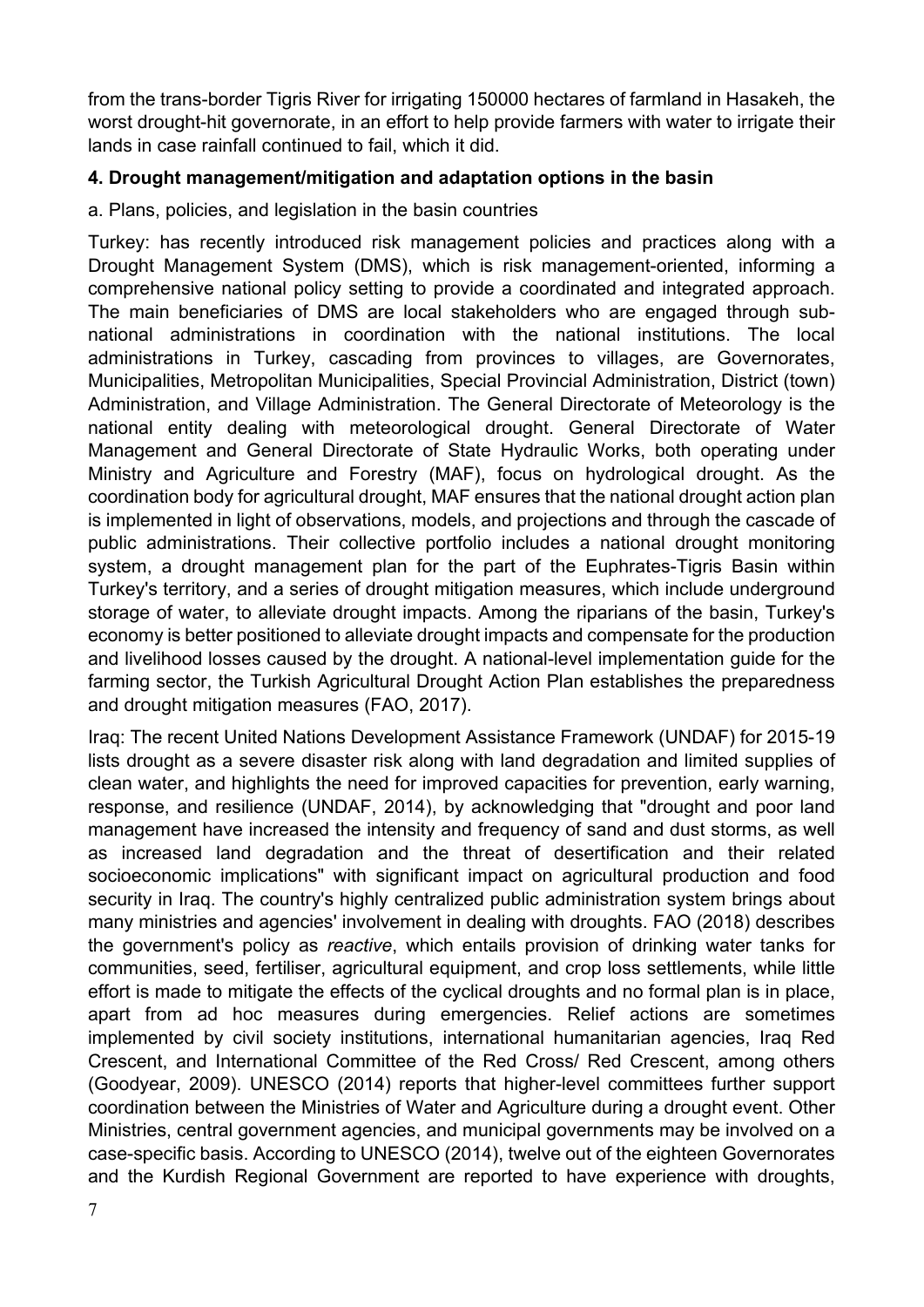although they lack concrete action plans. In a drought season, the Ministry of Water Resources and the Ministry of Agriculture immediately form a bilateral committee to decide upon the water shares allocated to the agricultural sector, the areas to be irrigated, the types of crops to be allowed (both winter and summer crops), as well as the compensation to be allocated for farmers in response to crop loss. The Higher Committee for Drought is a promising improvement for coordination. There will be further improved for institutionalized drought risk management, clearly defining tasks rather than committees' formation (FAO, 2018). UN agencies, development partners, and other international entities have projects targeting drought management. These include a UNDP (2011) framework study for drought impact assessment, recovery, and mitigation for the Kurdish Regional Government; a UNDP-UNESCO (2011) study to examine the development of a national integrated drought risk management framework; another UNDP (2013) assessment study for drought vulnerability; and analysis by UNESCO (2014) furthering the framework's conceptual development.

Syria: The National Government has been taking steps to tackle droughts, which include adopting a National Drought Strategy with implementation guidelines, creating an Inter-Ministerial Committee directly headed by the Ministry of Agriculture, and the establishment of Directorate for Drought Management to identify drought-prone areas, build a new early warning system and set up emergency plans (FAO, 2018). The UN Country Team has helped the government with a Syria Drought Appeal in 2008 and a UN Syria Drought Response Plan in 2009. An early warning system office and a steering committee were organized, and a set of drought indicators were identified. The collection, organization, and processing of drought monitoring data (physical and social data) was established, and monthly drought bulletins were produced in 2005 in English and Arabic (Erian, 2011).

Iran: Iran has a 'National Strategy and Action Plan on Drought Preparedness, Management, and Mitigation in the Agricultural Sector, which was developed with support from the Food and Agriculture Organization (FAO) of the United Nations from 2004 to 2006 (ISA, 2015). Various governmental entities are involved in drought management, including the Ministry of Interior Country Drought Headquarters, to assess the drought impact and allocate aid and compensation to farmers, in cooperation with other ministries such as the Ministry of Jihade-Agriculture (FAO, 2018). The other main ministries and organizations are Iran National Drought Warning and Monitoring Centre, National Committee of Agricultural Drought, Iranian Space Agency, Agricultural Bank, Insurance Fund of Agricultural Products, and drought and/or water offices of planning and line ministries. Iran National Drought Management Centre and the Provincial Drought Management Committees work together to respond to drought emergencies and coordinate with NGOs and institutions that provide help (FAO, 2018).

b. Issues with implementation and compliance, opportunities for improvement, and transboundary cooperation

Issues include, with varying degrees, lack or weakness of legislation, respective rules and regulations, and compliance for drought management and contingencies; lack of effective vertical and horizontal coordination; low institutional and human capacities; and the detached nature of drought policies from agricultural policies on the one hand, and from broad climate and sustainable development policies on the other hand. While a different subset of the above applies for each basin country, political instability, conflict, and security issues are added to the list for Iraq and Syria.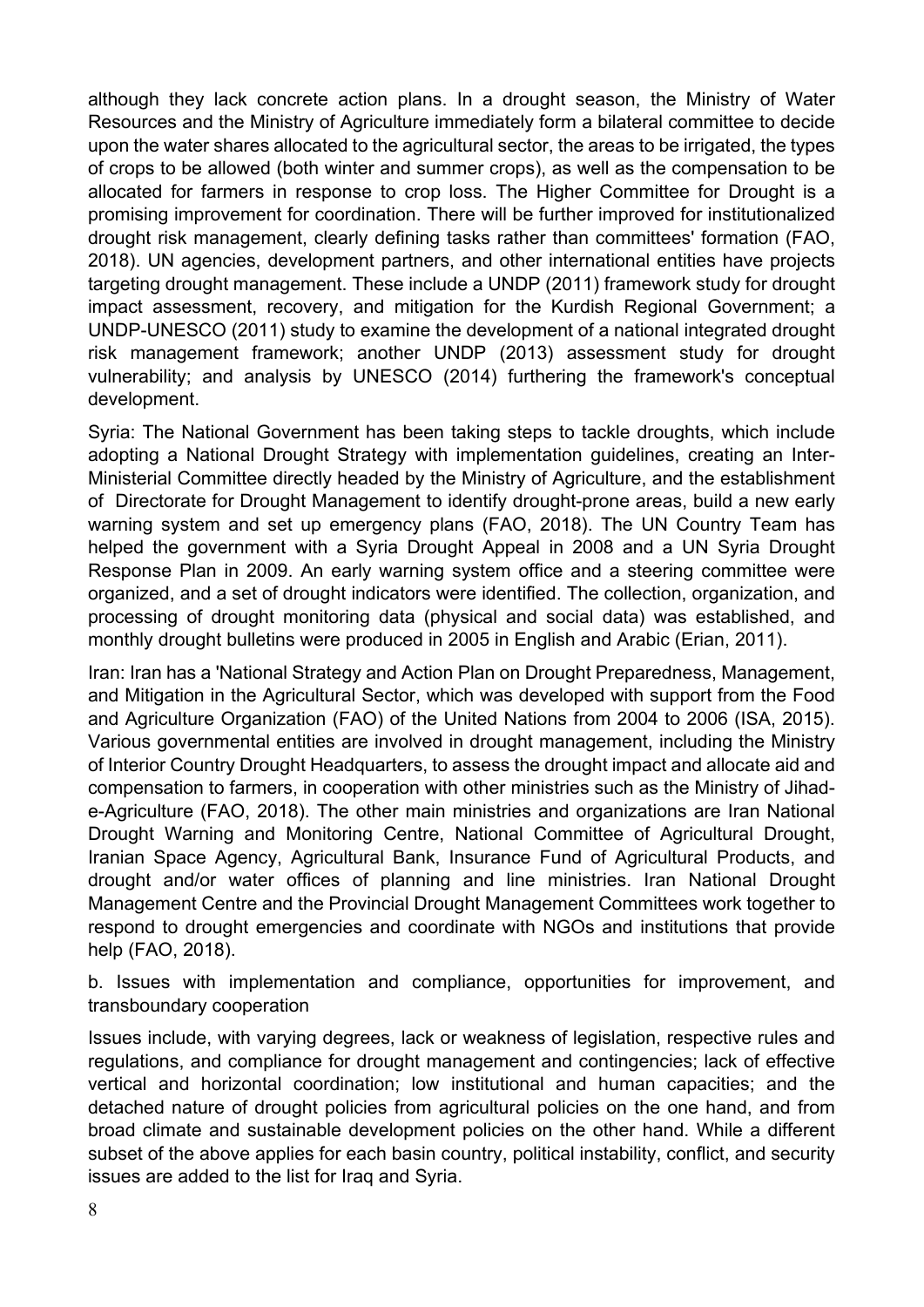#### c. Transboundary cooperation

Many analyists, including FAO (2009), Ünver (2006), Al-Ansari et al (2018), and Kibaroğlu (2000, 2019), inter alia, point out to the complexity and multi-dimensional nature of the transboundary cooperation in the Euphrates-Tigris Basin, and the role of broader politics in reaching a basin-wide agreement that could facilitate cooperation in the management of the Euphrates and Tigris rivers, which by nature would incorporate collaboration in drought management. FAO (2018, p. 72), in an analysis of Iraq's drought vulnerability, stresses that the absence of international water-sharing agreements among the three basin states (Iraq, Turkey, and Syria) may result in instability of available water resources from one year to another. In the absence of a comprehensive, basin-wide agreement, the basin states have been using bilateral agreements and bilateral contacts, including for dealing with droughts. These include agreements between Turkey and Syria in 1987, Syria and Iraq in 1990, Turkey and Syria in 2001, Syria and Iraq in 2002, and Turkey, Syria, and Iraq in 2008 (FAO, 2009, pp.7-8), and most recently Turkey-Iraq and Turkey-Syria in 2009 and Turkey-Iraq in 2014 (Kibaroğlu, 2021). The political turmoil, conflict, and instability that has prevailed in Iraq and Syria and the interstate issues with roots going back many decades and spread over topics broader than water are yet to provide a conducive environment for furthering cooperation towards long-term solutions or arrangements. However, it would not be farfetched to hope that tackling common problems such as climate change and droughts would potentially be perceived by all riparians as a basis for win-win solutions, and progress would be made once some stability is achieved. The examples provided in this report and the

#### Box: Ad-hoc cooperation: Ilisu dam example

There are evidences from the past which involve attempts for cross-border cooperation over coping with droughts and drought management.

Turkey completed the construction of the Ilisu Dam on the Tigris River in early 2018, and began filling the reservoir behind the dam in June 2018. Increasing objections from Iraq led to discussions between Turkey and Iraq, who have since agreed that Turkey would allow the river's natural flow to continue until 1 November 2018. The decision came amid a drought in Iraq, which affected farmers, leading to violent protests against the government in the country. During a press conference, Hassan al-Janabi, Iraq's Minister of Water Resources, said meetings would continue between the two countries on how to ensure enough water flows to Iraq during and after the filling of the reservoir behind the dam. Turkey postponed the filling until July 2019, bearing a delay of several months in energy production.

In the same vein, even though they could not be put into practice due to regional instability and increased political tensions between the riparian states, the bilateral Memoranda of Understanding between Turkey-Iraq and Turkey-Syria signed in 2009 incorporate clauses about the intention to develop a joint mechanism for coping with droughts (Kibaroglu, 2019).

Cooke et al (2020) assert that despite heightened tensions between Iraq and Turkey, there is much potential for collaboration over water management given that "Turkey's elevated geography and cooler climate mean its water reserves suffer 75% less evaporation than Iraq's" and that "Turkey's top energy priority is the diversification of its supply of imported hydrocarbons", making a win-win deal plausible.

references cited offer more hope than despair for cooperation in managing water resources and drought management in this region.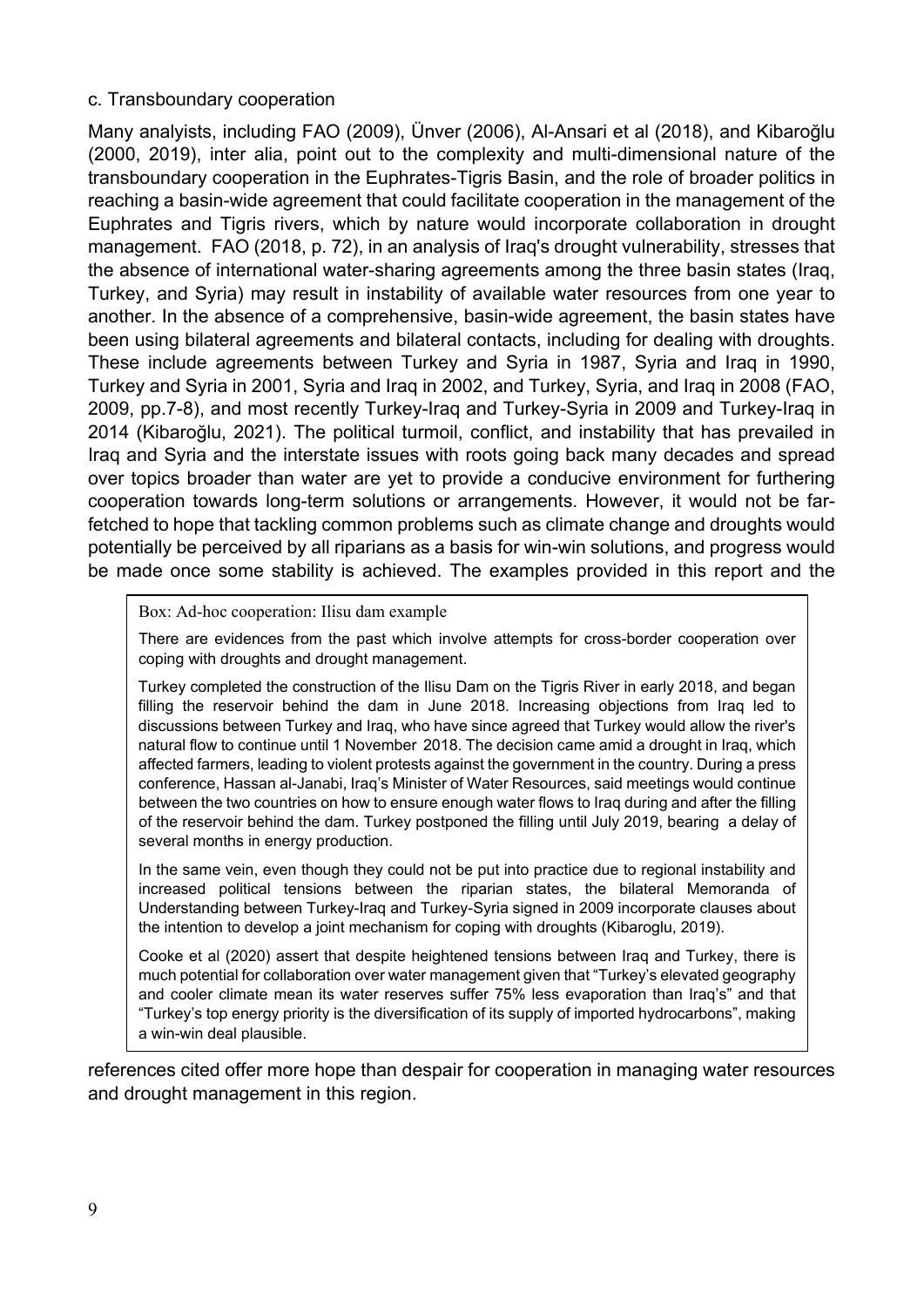#### **References**

- Al-Ansari, N., Adamo, N., Knutsso, S. and Laue, J. 2018. Journal of Earth Sciences and Geotechnical Engineering, vol . 8, no. 3, 2018, 187-222.
- Altinbilek, D. 2004. "Development and Management of the Euphrates-Tigris Basin," Water Resources Development, Vol. 20, No. 1.
- Breisinger, C., Ecker, O., Al-Riffai, P., Yu, B. 2012. Beyond the Arab Awakening: Policies and Investments for Poverty Reeducation and Food Security (Int Food Policy Res Inst, Washington, DC).
- Circle of Blue. 2009. Iraq Demands More Water from Turkey, Syria. September 12 2009. <https://www.circleofblue.org/2009/world/iraq-demands-more-water-from-turkey-syria/> (accessed on June 12 2020)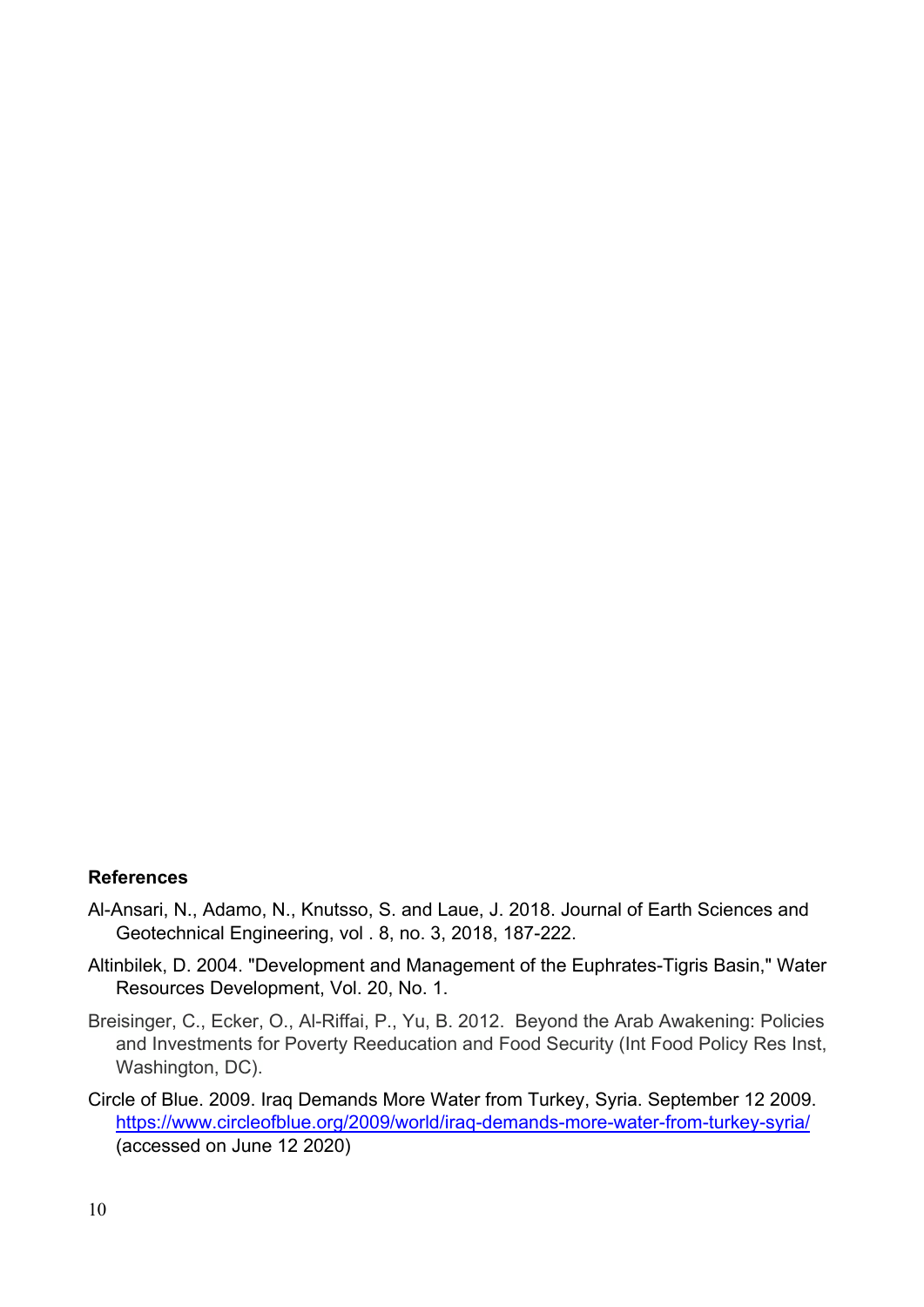- Cooke, G., Lahn, G. and Mansour, R. (2020). Same Old Politics Will Not Solve Iraq Water Crisis. Chatham House, April 15 2020. [https://www.chathamhouse.org/expert/comment/same-old-politics-will-not-solve-iraq](https://www.chathamhouse.org/expert/comment/same-old-politics-will-not-solve-iraq-water-crisis)[water-crisis](https://www.chathamhouse.org/expert/comment/same-old-politics-will-not-solve-iraq-water-crisis) (accessed on May 17 2020)
- Eklund, L. and Pilesjö, P. 2012. Migration patterns in Duhok Governorate, Iraq, 2000- 2010. *Open Geogr J* **5**:48–58
- Erian, Wadid. 2011. Drought vulnerability in Arab region: case Syria. ISDR Global Assessment
- Eskandari, N. 2001. Review of the past 32 years average annual precipitation of Iran. Jihad-e-Agriculture Ministry of Iran.
- FAO. 2006. National Strategy and Action Plan on Drought Preparedness, Management and Mitigation in the Agricultural Sector: IRAN. Terminal Statement prepared for the Government of the Islamic Republic of Iran by Food and Agriculture Organization of the United Nations (FAO). Cairo, Egypt, P/JOR/3001
- FAO. 2009. AQUASTAT Transboundary River Basins Euphrates-Tigris River Basin. Food and Agriculture Organization of the United Nations (FAO). Rome, Italy
- FAO. 2016. AQUASTAT website. Food and Agriculture Organization of the United Nations. Website accessed on 2020/05/03. [http://www.fao.org/aquastat/en/countries-and](http://www.fao.org/aquastat/en/countries-and-basins/transboundary-river-basins/euphrates-tigris)[basins/transboundary-river-basins/euphrates-tigris](http://www.fao.org/aquastat/en/countries-and-basins/transboundary-river-basins/euphrates-tigris)
- FAO. 2017. Drought characteristics and management in Central Asia and Turkey. FAO Water Report 44. Rome, Italy.
- FAO. 2018. Drought characteristics and management in North Africa and the Near East. Bazza, M., Kay, M. and Knutson, C. FAO Water Report 45. Rome, Italy.
- Goodyear, E. J. 2009. The state of disaster risk reduction in Iraq. Disaster risk management consultancy report. UNDP-OCHA.
- IRIN. 2009. Integrated Regional Information Networks (November 24, 2009) Syria: Drought response faces funding shortfall. Available at [irinnews.org/report/87165/syria](http://irinnews.org/report/87165/syria-drought-response-faces-funding-shortfall)[drought-response-faces-funding-shortfall.](http://irinnews.org/report/87165/syria-drought-response-faces-funding-shortfall) Accessed June 20 2020.
- ISA. 2015. Lessons Learnt from Drought in Iran. Iranian Space Agency. [http://www.un](http://www.un-spider.org/sites/default/files/Iran_booklet_final_web_012016.pdf)spider.org/sites/default/files/Iran\_booklet\_final\_web\_012016.pdf
- Kelley, C.P., Mohtadi, S., Cane, M.A., Seager, R. and Kushnir, Y. 2015. Climate change in the Fertile Crescent and implications of the recent Syrian drought. PNAS March 17, 2015 112 (11) 3241-3246.
- Keshavarz, M., Karami, E. & Vanclay, F. 2013. The social experience of drought in rural Iran. Land Use Policy 30:120–129.
- Kibaroğlu, A. and Unver, O. 2000. An Institutional Framework for Facilitating cooperation in the Euphrates-Tigris River Basin, International Negotiation, 5 (2), 311-330.
- Kibaroğlu, A. 2002. Building a regime for the waters of the Euphrates-Tigris river basin, The Hague: Kluwer Law International.